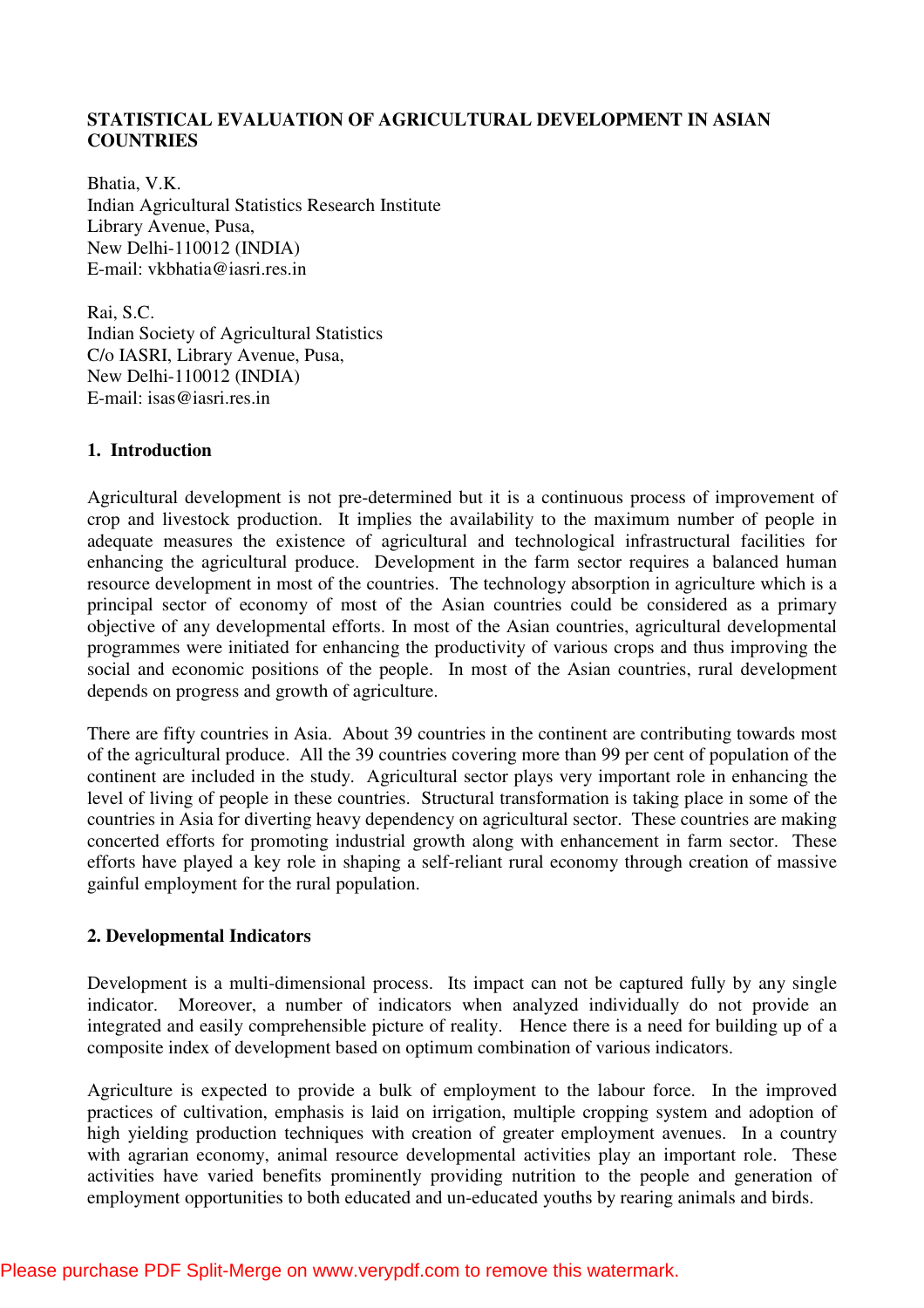The following indicators have been used for evaluating the level of agricultural development.

- 1. Yield Rate of Total Cereal
- 2. Yield Rate of Wheat
- 3. Yield Rate of Rice
- 4. Yield Rate of Coarse grain
- 5. Yield Rate of Barley
- 6. Yield Rate of Maize
- 7. Yield Rate of Millet
- 8. Yield Rate of Sorghum
- 9. Yield Rate of Roots & Tuber Crops
- 10. Yield Rate of Potato
- 11. Yield Rate of Total Pulses
- 12. Yield Rate of Beans Dry
- 13. Yield Rate of Soybeans
- 14. Yield Rate of Groundnut in Shell
- 15. Yield Rate of Cotton Seed
- 16. Yield Rate of Tomatoes
- 17. Yield Rate of Chilies
- 18. Yield Rate of Onion Dry
- 19. Yield Rate of Garlic
- 20. Yield Rate of Grapes
- 21. Yield Rate of Sugarcane
- 22. Yield Rate of Tobacco
- 23. Number of Cattle Per 100 Thousand Population
- 24. Number of Sheep Per 100 Thousand Population
- 25. Number of Goats Per 100 Thousand Population
- 26. Number of Chickens Per 100 Thousand Population

These indicators may not form an all inclusive list but these are major interacting components of agricultural development.

#### **3. Method of Analysis**

Variables in respect of different indicators are taken from various population distributions and these are recorded in different levels of measurement. Number of indicators utilized for estimation of level of development may be different for different countries because only those crops which are grown in the country have been included in the study. The values of the variables are not quite suitable for simple addition in combined analysis. The values of indicators are transformed as follows:

Let  $X_{ij}$  be the value of  $j<sup>th</sup>$  indicator of  $i<sup>th</sup>$  country. (i = 1, 2…, n and j = 1, 2…, k)

Transform  $X_{ii}$  to  $Z_{ii}$  as

(1) 
$$
Z_{ij} = \frac{X_{ij} - \overline{X}_j}{S_j}
$$
 Where  $\overline{X}_j$  & S<sub>j</sub> are = Mean and Standard deviation of j<sup>th</sup> indicator.

Please purchase PDF Split-Merge on www.verypdf.com to remove this watermark.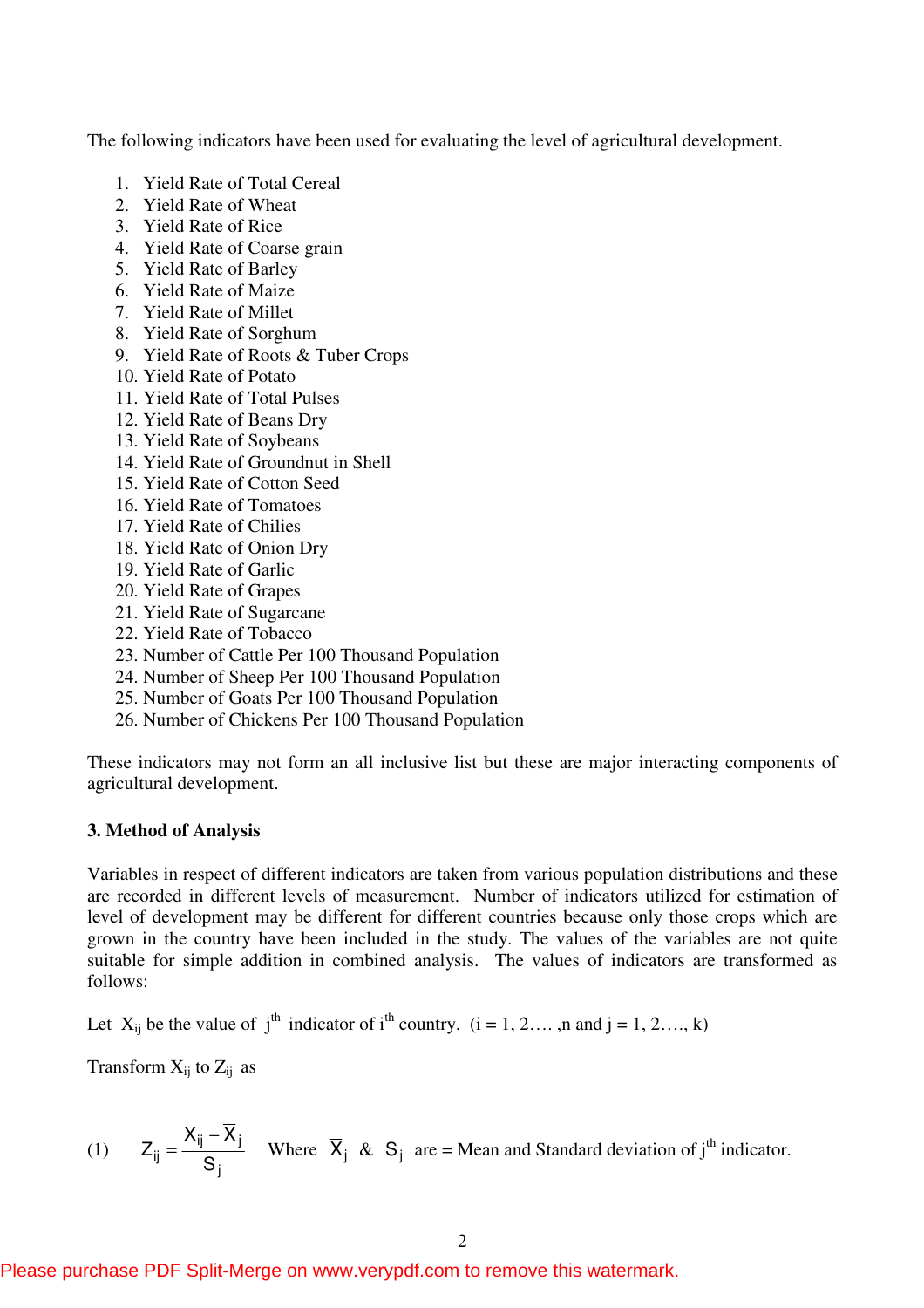From  $[Z_{ij}]$ , identify the best value of each indicator. The best value of the transformed variable for each indicator (with maximum/minimum value depending upon the direction of the impact of indicator on development) is obtained.

Let the best value for the j<sup>th</sup> indicator be  $Z_{oi}$ .

For obtaining the Pattern of Development, calculate Pij as follows.

(2)  $P_{ij} = (Z_{ij} - Z_{oj})^2$ 

Pattern of development is further standardized and a new parameter  $C_i$  and is given as

(3) 
$$
C_i = \left[\sum_{j=1}^{k} P_{ij} / (C.V.)_j\right]^{1/2}
$$

Where  $(C.V.)_j$  is the coefficient of variation of the j<sup>th</sup> indicator in  $X_{ij}$ .

Composite Development Index  $D_i$  is given by

(4)  $D_i = C_i$ for  $i = 1, 2, ... n$ 

Where  $C = \overline{C} + 3S_{D_i}$ 

 $C = Mean of C_i$ 

and

 $S_{Di}$  = Standard Deviation of  $C_i$ 

Smaller value of  $D_i$  will indicate high level of development and higher value of  $D_i$  will indicate low level of development.

Obtain the value of the Composite Development Index for each country by utilizing the information for all indicators used. Thereafter the statistical procedures developed by Narain *et. al.* (1991) may be applied to further analyze the composite index of development. The values of composite indices are non-negative and their smaller value indicates high level of development and higher values indicate low level of development.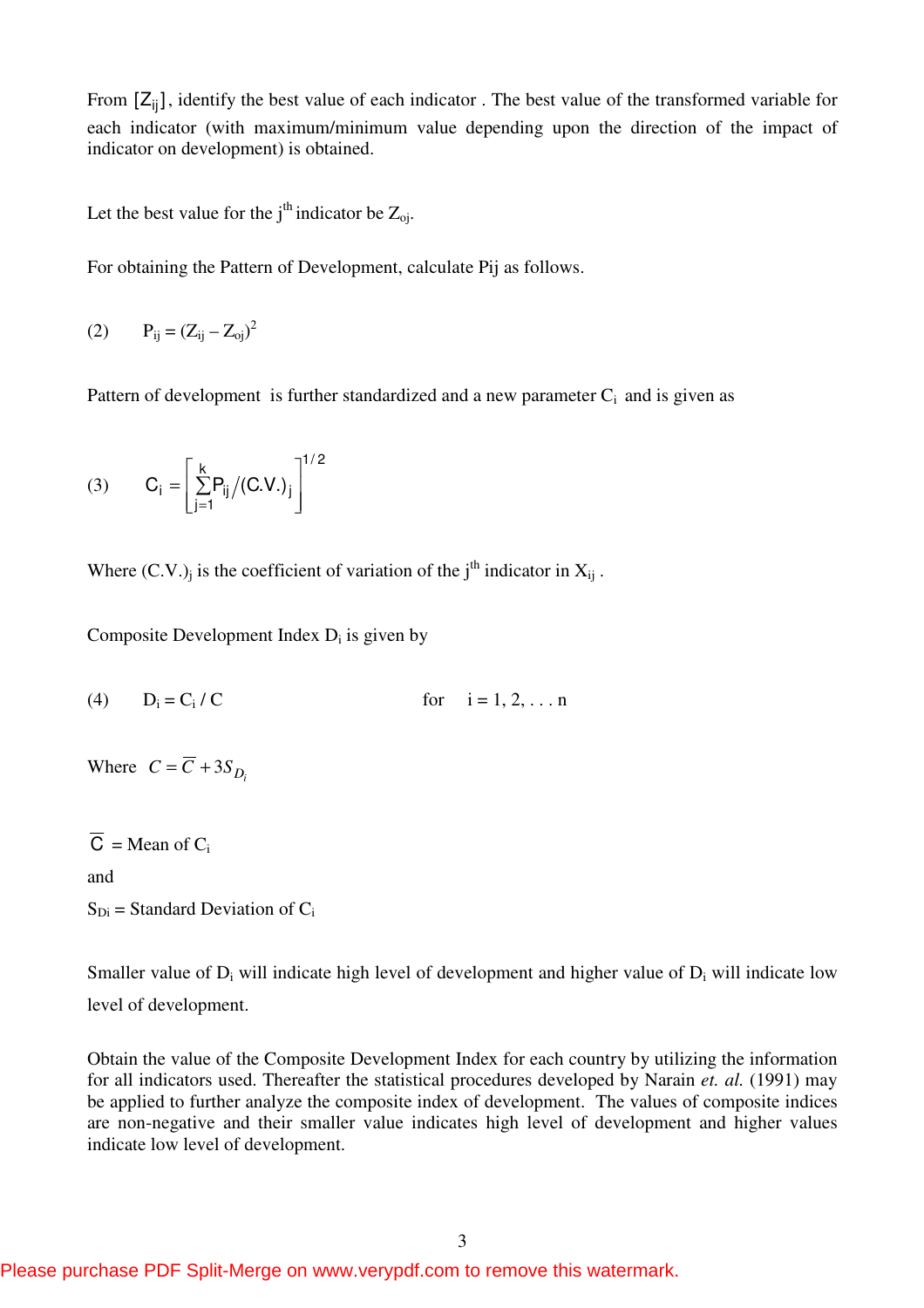# **4. Results and Discussions**

## 4.1 Composite Indices of Agricultural Development

The composite index of agricultural development has been calculated for different countries. The countries have been ranked on the basis of composite indices. The composite index of agricultural development along with the rank is presented in table 1 for different countries.

| S.No.             | Name of country             | <b>Composite Index of Agricultural Development</b> | <b>Rank</b>     |
|-------------------|-----------------------------|----------------------------------------------------|-----------------|
| 01.               | Afghanistan                 | 0.79                                               | 33              |
| 02.               | Armenia                     | 0.67                                               | 14              |
| 03.               | Azerbaijan                  | 0.70                                               | 16              |
| 04.               | Bangladesh                  | 0.74                                               | $\overline{27}$ |
| 05.               | <b>Bhutan</b>               | 0.84                                               | 39              |
| 06.               | Cambodia                    | 0.83                                               | 38              |
| 07.               | China                       | 0.41                                               | $\mathbf{1}$    |
| 08.               | Cyprus                      | 0.59                                               | $\overline{7}$  |
| 09.               | Georgia                     | 0.72                                               | 18              |
| 10.               | India                       | 0.72                                               | 20              |
| $\overline{11}$ . | Indonesia                   | 0.68                                               | $\overline{15}$ |
| 12.               | Iran                        | 0.66                                               | 13              |
| 13.               | Iraq                        | 0.75                                               | 28              |
| 14.               | <b>Israel</b>               | 0.58                                               | 6               |
| 15.               | Japan                       | 0.58                                               | $\overline{5}$  |
| 16.               | Jordan                      | 0.65                                               | $\overline{12}$ |
| 17.               | Kazikistan                  | 0.81                                               | 37              |
| 18.               | Korea DP Republic           | 0.72                                               | 22              |
| 19.               | Korea Republic              | 0.62                                               | 8               |
| 20.               | Kuwait                      | 0.48                                               | $\overline{3}$  |
| 21.               | Kyrgyzstan                  | 0.72                                               | 19              |
| 22.               | Laos                        | 0.79                                               | 34              |
| 23.               | Lebanon                     | 0.62                                               | $\overline{9}$  |
| 24.               | Malaysia                    | 0.72                                               | $\overline{21}$ |
| $\overline{25}$ . | Myanmar                     | 0.78                                               | 31              |
| 26.               | Nepal                       | 0.80                                               | 35              |
| 27.               | Pakistan                    | 0.73                                               | 25              |
| 28.               | Philippines                 | 0.77                                               | 30              |
| 29.               | Saudi Arabia                | 0.56                                               | $\overline{4}$  |
| 30.               | Sri Lanka                   | 0.77                                               | 29              |
| $\overline{31}$ . | Syria                       | 0.65                                               | $\overline{11}$ |
| 32.               | Tajikstan                   | 0.74                                               | 26              |
| 33.               | Thailand                    | 0.73                                               | 24              |
| 34.               | Turkey                      | 0.62                                               | 10              |
| 35.               | Turkemenistan               | 0.80                                               | 36              |
| 36.               | <b>United Arab Emirates</b> | 0.43                                               | $\overline{2}$  |
| 37.               | Uzbekistan                  | 0.72                                               | 23              |
| 38.               | Vietnam                     | 0.78                                               | 32              |
| 39.               | Yemen                       | 0.71                                               | 17              |

**Table 1: Composite Index of Agricultural Development and Rank of the Country**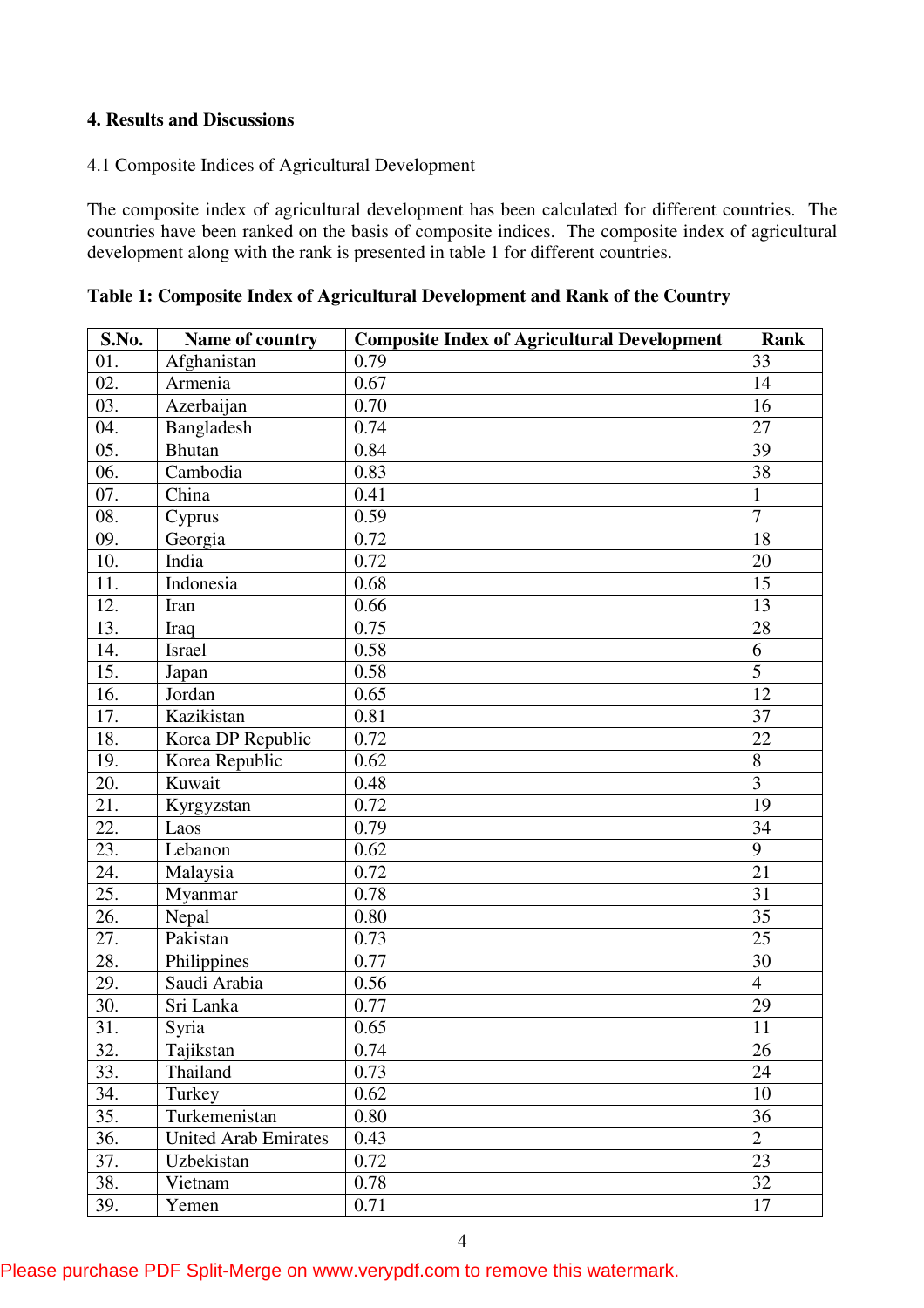The composite indices varied from 0.41 to 0.84. China is found to be the best agricultural developed country in Asia whereas Bhutan is in the last place. China, Japan, Kuwait, Saudi Arabia and United Arab Emirates are observed to be the best five developed countries and Bhutan, Cambodia, Kazikistan, Turkemenistan and Nepal are the last five developed countries in the continent. Wide disparities in composite indices of agricultural development have been observed among different countries.

# 4.2 Different Stages of Development

For relative comparison of different countries with respect to agricultural development, it appears quite appropriate to assume that the countries having composite indices less than or equal to (Mean –SD) are highly developed and are classified in stage I of the development and the countries having composite indices greater than (Mean +SD) are low developed and are classified in stage IV of development. In the same way, countries having composite indices between (Mean) and (Mean – SD) are high middle level developed and countries having composite indices between (Mean) and (Mean +SD) are low middle level developed. High middle and low middle level developed countries are classified respectively as stage II and stage III of development. According to the above assumption, countries having the composite indices less than or equal to 0.59 are highly developed and put in stage I of development and countries having composite indices greater than 0.79 are low developed and these are classified in stage IV of development. Countries having composite indices between 0.60 to 0.69 are high middle level developed and these are classified in stage II of development and countries with composite indices between 0.70 to 0.79 are low middle level developed and these are classified in stage III of development. The following table presents the names of countries and percentage population lying in different stage of developments.

| Developmental Stage | Name of Country                                           | Percentage    |
|---------------------|-----------------------------------------------------------|---------------|
|                     |                                                           | Population    |
| High                | China, Cyprus, Israel, Japan, Kuwait, Saudi Arabia,       | 40            |
|                     | United Arab Emirates (7)                                  |               |
| High Middle         | Armenia, Indonesia, Iran, Jordon, Korea Rep., Lebanon,    | <sup>12</sup> |
|                     | Syria, Turkey (8)                                         |               |
| Low Middle          | Afghanistan, Azarbaijan, Bangladesh, Georgia, India,   46 |               |
|                     | Iraq, Korea DPR, Kyrgyzstan, Laos, Malaysia,              |               |
|                     | Myanmar, Pakistan, Philippines, Sri Lanka, Tajikstan,     |               |
|                     | Thailand, Uzbekistan, Vietnam, Yeman (19)                 |               |
| Low                 | Bhutan, Cambodia, Kazikistan, Nepal, Turkemenistan (5)    | 2             |

**Table 2: Names of Countries and Percentage Population under Different Stages of Development** 

It may be seen from the above table that out of 39 countries included in the analysis, seven countries are found to be highly developed in agriculture. These countries are thickly populated and they cover about 40 per cent of population of Asian countries. Eight countries are found to be in high middle level developed group and about 12 per cent population of the continent come from these countries. Nineteen countries are found to be low middle level developed and these countries cover about 46 per cent population. Five countries are poorly developed and these are in low stage of development. These countries cover about 2 per cent population of the continent. Special steps are needed for enhancement of agricultural development in these countries.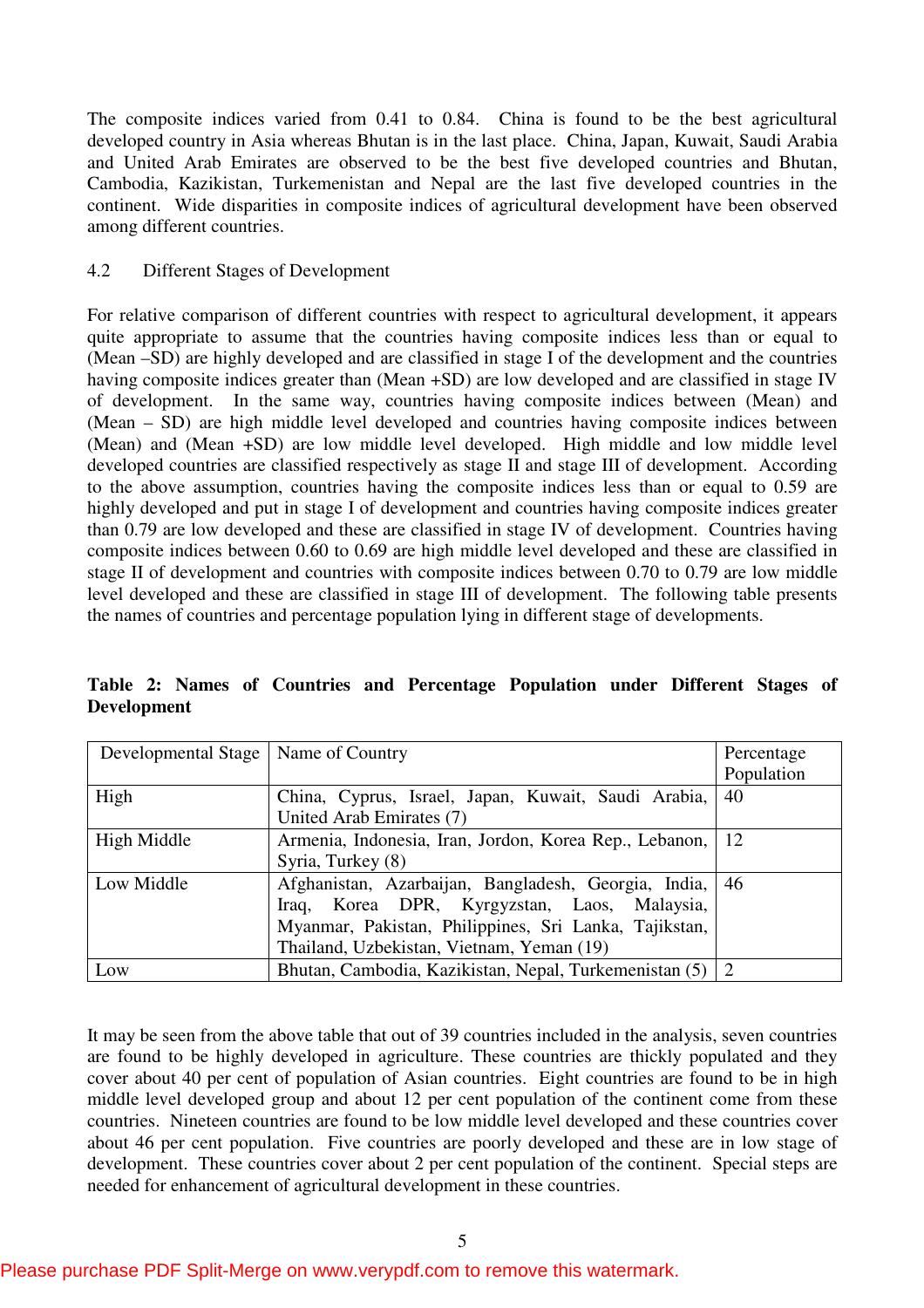4.3 Inter-relationship between Different Indicators and Agricultural Development

For proper and effective agricultural development, it is desirable that the crop productions and animal husbandry activities should prosper together in the country. The correlation coefficients between different important indicators and composite indices of agricultural development are given below.

| Factor       | Wheat | Rice     | Maize    | Pulses | Cattle  | Sheep   | Goats   | Composite    |
|--------------|-------|----------|----------|--------|---------|---------|---------|--------------|
|              |       |          |          |        |         |         |         | Index $(Di)$ |
| Wheat        |       | $0.87**$ | 0.16     | 0.30   | $0.59*$ | $-0.20$ | 0.09    | $-0.68**$    |
| Rice         |       |          | $0.80**$ | 0.38   | $0.48*$ | $-0.27$ | $-0.02$ | $-0.91**$    |
| Maize        |       |          |          | 0.03   | $-0.27$ | $-0.03$ | $-0.11$ | $-0.74**$    |
| Pulses       |       |          |          |        | $-0.07$ | 0.03    | $-0.05$ | $-0.44*$     |
| Cattle       |       |          |          |        |         | 0.26    | $-0.10$ | $-0.47*$     |
| Sheep        |       |          |          |        |         |         | 0.03    | 0.19         |
| Goats        |       |          |          |        |         |         |         | $-0.15$      |
| Composite    |       |          |          |        |         |         |         |              |
| Index $(Di)$ |       |          |          |        |         |         |         |              |

#### **Table 3: Correlation Coefficients**

\* Significant at 0.05 probability level.

\*\* Significant at 0.01 probability level.

The correlation coefficient between yield rates of wheat and rice is highly significant which indicates that the productivity levels of these two crops are positively associated. The productivity of rice is also found to be highly associated with productivity of maize crops. The productivity levels of wheat and rice are observed to be moderately associated with cattle population in the countries. Yield rate of total pulses is not found to be associated with the yield rates of wheat, rice or maize crops. The correlation coefficients between the yield rate of wheat and composite index (Di), yield rate of rice and composite index (Di) are found to be negative and highly significant. Since higher values of composite index indicate low level of development and lower value of composite index indicates high level of development, the productivity levels of wheat, rice and maize are associated positively with the level of development. In the same way, the productivity of total pulses and cattle population are also moderately associated with agricultural development in the positive direction.

# 4.4 Improvements Needed in Developmental Indicators of Low Developed Countries

Five countries namely Bhutan, Cambodia, Kazikistan, Nepal and Turkemenistan are found to be low developed in agriculture. These countries are situated in different parts of the continent having different climatic conditions. Average performance over all countries and actual achievements of low developed countries are presented in table 4 for different developmental indicators.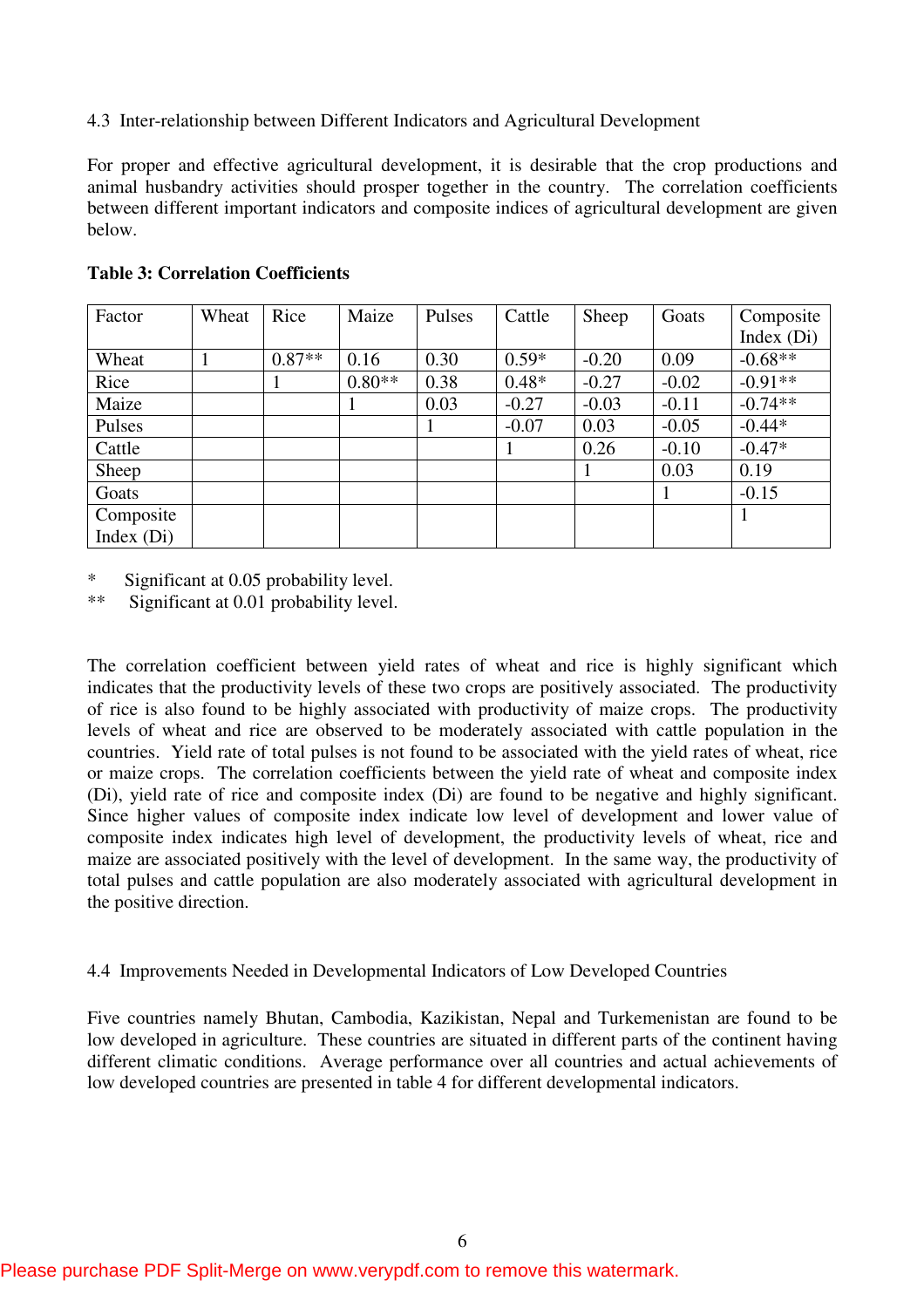# **Table 4 : Actual Achievements of Low Developed Countries and Average Performance over all countries for different indicators**

| S.                                     | Developmental                                                                                                                                                                                                                     | <b>Bhutan</b>            | Cambodia                 | Kazikistan                                    | Nepal                                           | Turkemenistan                  | Average                                                             |
|----------------------------------------|-----------------------------------------------------------------------------------------------------------------------------------------------------------------------------------------------------------------------------------|--------------------------|--------------------------|-----------------------------------------------|-------------------------------------------------|--------------------------------|---------------------------------------------------------------------|
| N <sub>o</sub>                         | Indicators                                                                                                                                                                                                                        |                          |                          |                                               |                                                 |                                | performance                                                         |
|                                        |                                                                                                                                                                                                                                   |                          |                          |                                               |                                                 |                                | of Asia                                                             |
| 1.                                     | Total<br>cereal                                                                                                                                                                                                                   | 1097                     | 1730                     | 699                                           | 1988                                            | 684                            | 2609                                                                |
|                                        | yield rate                                                                                                                                                                                                                        |                          |                          |                                               |                                                 |                                |                                                                     |
| 2.                                     | Wheat yield rate                                                                                                                                                                                                                  | 714                      | $\overline{\phantom{m}}$ | 692                                           | 1607                                            | 575                            | 1960                                                                |
| $\overline{3}$ .                       | Rice yield rate                                                                                                                                                                                                                   | 1667                     | 1739                     | 2556                                          | 2456                                            | 1125                           | 3431                                                                |
| $\overline{4}$ .                       | grain<br>Coarse                                                                                                                                                                                                                   | 876                      | 1333                     | 683                                           | 1574                                            | 861                            | 2242                                                                |
|                                        | yield rate                                                                                                                                                                                                                        |                          |                          |                                               |                                                 |                                |                                                                     |
| $\overline{5}$ .                       | Maize yield rate                                                                                                                                                                                                                  | 867                      | 1333                     | 1419                                          | 1705                                            | 1778                           | 3295                                                                |
| $\overline{6}$ .                       | Root crops yield                                                                                                                                                                                                                  | 10750                    | 6432                     | 9189                                          | 8102                                            | 7000                           | 15450                                                               |
|                                        | rate                                                                                                                                                                                                                              |                          |                          |                                               |                                                 |                                |                                                                     |
| $\overline{7}$ .                       | Pulses yield rate                                                                                                                                                                                                                 | 800                      | 784                      | 735                                           | 688                                             | $\overline{\phantom{a}}$       | 1103                                                                |
| 8.                                     | Beans dry yield                                                                                                                                                                                                                   | $\overline{a}$           | 784                      | 700                                           | 671                                             | $\overline{a}$                 | 1231                                                                |
|                                        | rate                                                                                                                                                                                                                              |                          |                          |                                               |                                                 |                                |                                                                     |
| 9.                                     | Cotton yield rate                                                                                                                                                                                                                 | $\overline{\phantom{a}}$ | $\overline{\phantom{a}}$ | 1692                                          | $\overline{\phantom{a}}$                        | 738                            | 1730                                                                |
| 10.                                    | Tomato<br>yield                                                                                                                                                                                                                   | $\overline{a}$           | $-$                      | 22000                                         | $-$                                             | 15636                          | 30320                                                               |
|                                        | rate                                                                                                                                                                                                                              |                          |                          |                                               |                                                 |                                |                                                                     |
|                                        |                                                                                                                                                                                                                                   | $\overline{a}$           | $-$                      |                                               | $\overline{\phantom{a}}$                        |                                |                                                                     |
|                                        | rate                                                                                                                                                                                                                              |                          |                          |                                               |                                                 |                                |                                                                     |
|                                        |                                                                                                                                                                                                                                   | $\overline{a}$           | $\overline{a}$           |                                               | $\overline{a}$                                  | 8657                           |                                                                     |
|                                        |                                                                                                                                                                                                                                   | $\overline{\phantom{a}}$ |                          |                                               |                                                 |                                |                                                                     |
|                                        |                                                                                                                                                                                                                                   |                          |                          |                                               |                                                 |                                |                                                                     |
|                                        |                                                                                                                                                                                                                                   | $\overline{a}$           |                          | $\mathord{\hspace{1pt}\text{--}\hspace{1pt}}$ |                                                 |                                |                                                                     |
|                                        | 100                                                                                                                                                                                                                               |                          |                          |                                               |                                                 |                                |                                                                     |
|                                        |                                                                                                                                                                                                                                   |                          |                          |                                               |                                                 |                                |                                                                     |
|                                        |                                                                                                                                                                                                                                   |                          | $-$                      |                                               |                                                 |                                |                                                                     |
|                                        | 100                                                                                                                                                                                                                               |                          |                          |                                               |                                                 |                                |                                                                     |
|                                        |                                                                                                                                                                                                                                   |                          |                          |                                               |                                                 |                                |                                                                     |
| 16.                                    |                                                                                                                                                                                                                                   | 2.5                      | $-$                      | 5.0                                           |                                                 | 10.1                           |                                                                     |
|                                        | 100<br>thousand                                                                                                                                                                                                                   |                          |                          |                                               |                                                 |                                |                                                                     |
|                                        |                                                                                                                                                                                                                                   |                          |                          |                                               |                                                 |                                |                                                                     |
|                                        | No. of chickens                                                                                                                                                                                                                   | $\bar{\mathbb{L}}$       | 92.2                     |                                               |                                                 | $-$                            | $203.7*$                                                            |
|                                        |                                                                                                                                                                                                                                   |                          |                          |                                               |                                                 |                                |                                                                     |
|                                        |                                                                                                                                                                                                                                   |                          |                          |                                               |                                                 |                                |                                                                     |
| 11.<br>12.<br>13.<br>14.<br>15.<br>17. | Onion dry yield<br>Grapes yield rate<br>Tobacco<br>yield<br>rate<br>No. of cattle per<br>thousand<br>population<br>No. of sheep per<br>thousand<br>population<br>No. of goats per<br>population<br>per 100 thousand<br>population | 3.5                      | 909<br>26.7              | 12500<br>2304<br>1067<br>140.9<br>186.0       | 790<br>30.8<br>4.0<br>$\overline{25.7}$<br>66.7 | 11200<br>2000<br>28.5<br>142.4 | 20046<br>9097<br>1786<br>$31.1*$<br>$146.4*$<br>$277.\overline{5*}$ |

\* Maximum number.

It may be seen from the above table that the present achievements of low developed countries are extremely low. These are found to be much below to the level of average performance of Asian countries in almost all the developmental indicators. General suggestions for improving the level of development of low developed countries are given below. Special studies for estimating the level of development at micro level (district or sub-division level) are required to be conducted in these countries for providing specific location-wise suggestions of improving the status of development.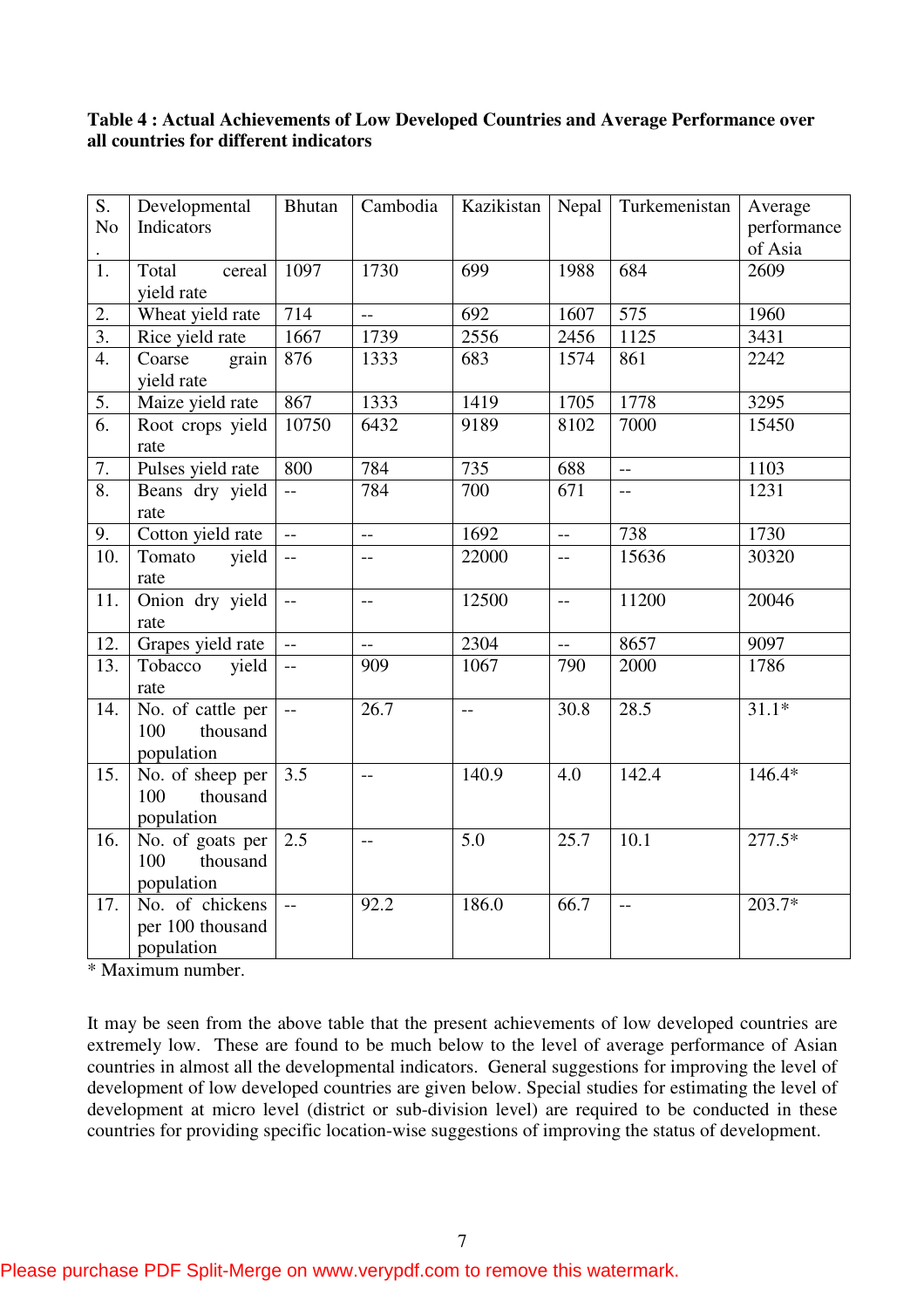# **Bhutan**

This is a very small country. It is mostly covered by mountains and forests. Yield rates of most of the crops are low and improvements are needed to enhance the productivities of wheat, rice and coarse grain etc. Steps should be taken to popularize the activities of animal husbandry. Most of the area of the country is covered by forest. Action is required to enhance the productivities of fruits, vegetables and forest products.

# **Cambodia**

This is a small country situated in eastern part of the continent. Productivity of rice which is the main crop of the country is low. Productivities of maize and other coarse grains are very low. Improvements are needed to enhance the productivities of different crops in the country. Improved animal husbandry practices should be popularized in the country. Steps should also be taken to increase the fish production in the country.

#### **Kazakistan**

This is a very small country situated in central Asia. Yield rates of various crops are very low. Improvements in farm sector are needed for enhancing the productivity level of different crops. Steps are also required to be taken for cultivation of fruits and horticultural crops. Activities regarding animal husbandry should also be popularized in the country. High yielding crop varieties suitable for the area should be evolved and advocated for cultivation.

#### **Nepal**

This is a small country situated in north of India. The country is mostly covered with hills and forests. Productivity levels of different crops are found to be very low. Suitable steps are required to be taken for enhancing the yield rates of different crops. Action should be taken to popularize the cultivation of fruits and vegetables in the country. The country needs enhancement of forest products. Suitable action should be taken to enhance the activities in animal husbandry. These activities might be practiced along with cultivation of crops.

#### **Turkemenistan**

This country is situated in western part of Asia. Yield rates of various crops grown in the country are very poor. Suitable steps should be taken to enhance the productivity level of these crops. Action is also needed to explore the possibility of growing non-food crops in the country. People should be motivated to adopt animal husbandry practices along with growing crops. Crop protection measures along with creation of irrigation facilities and their proper use should be advocated among the people engaged in agriculture.

#### **5. Conclusions**

The broad conclusions emerging from the study are as follows:

• There are fifty countries in Asia out of which eleven countries namely Bahrain, Brunei Darsm, East Timor, Gaza Strip, Hong Kong, Macau, Maldives, Mangolia, Oman, Qatar and Singapore are not having sufficient data for evaluating the level of agricultural development. Hence these countries are not included in the present study.